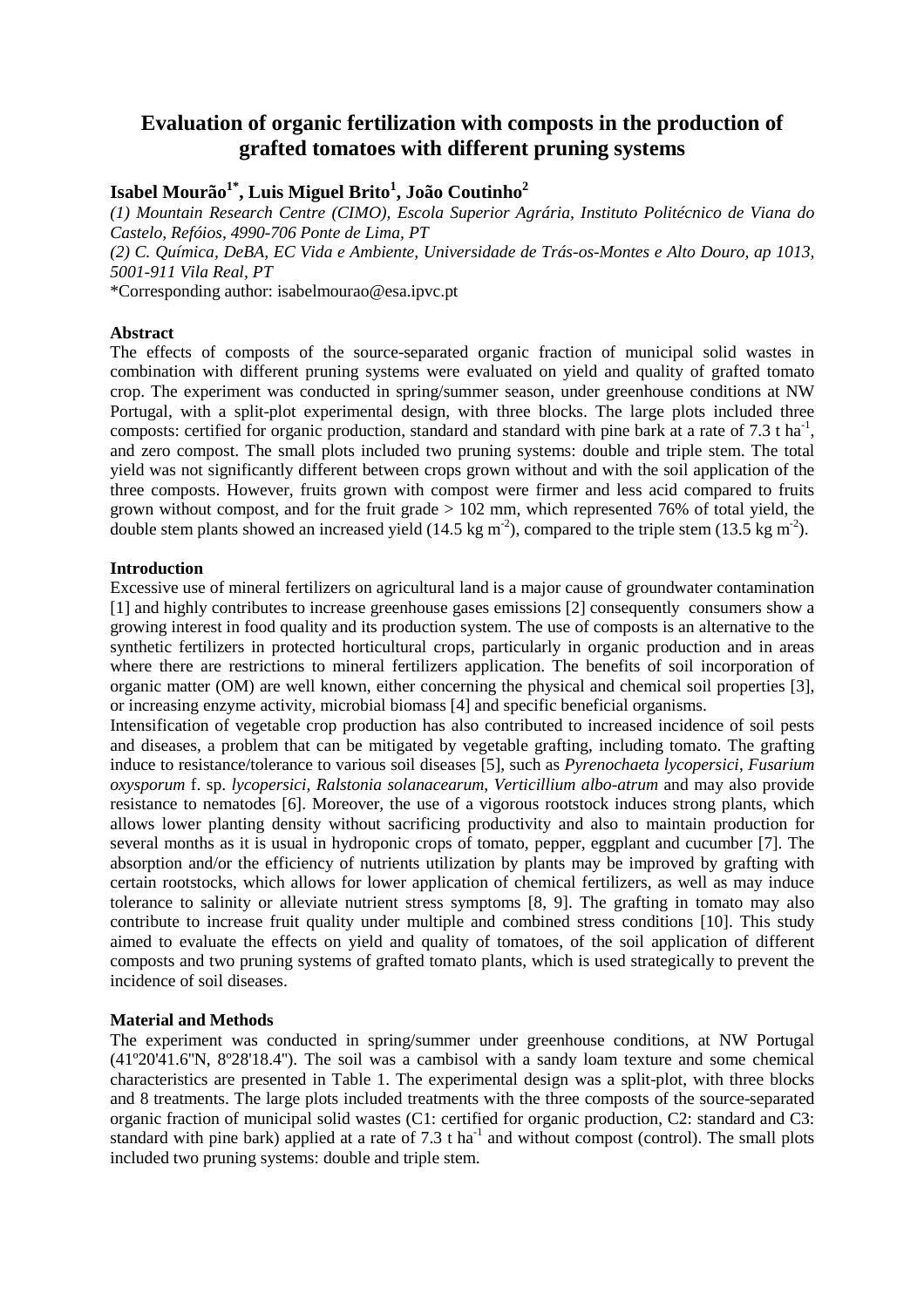|  |  | Table 1. Soil characteristics of the greenhouse. |  |  |  |
|--|--|--------------------------------------------------|--|--|--|
|--|--|--------------------------------------------------|--|--|--|

|                                         |                         | ີ               |                   |                             |              |       |
|-----------------------------------------|-------------------------|-----------------|-------------------|-----------------------------|--------------|-------|
| рH                                      | CЕ                      | <b>MO</b>       | 705<br>$ER*$      | T.<br>$ER*$<br>$\mathbf{v}$ | ~u           | Mg    |
| $\mathbf{H}$ $\Omega$<br>$\mathbf{n}_2$ | dS<br>$-1$<br>m         | $-1$<br>kg<br>g |                   | $(mg kg^{-1})$              |              |       |
| ິ∙∙                                     | $\overline{1}$          | 44.U            | 900. <sub>U</sub> | 691.0<br>$60^{\circ}$       | 909<br>ouo.u | 148.0 |
| $\mathbf{r}$ and $\mathbf{r}$           | $\sim$ $\sim$<br>$\sim$ |                 |                   |                             |              |       |

\* ER - Egner-Rhiem method.

The compost materials of the source-separated organic fraction of municipal solid wastes had the following composition, in similar proportions (v/v): (i) organic waste from restaurants, hotels, bars, canteens, markets, agricultural cooperatives, fruit and vegetables distribution centres; (ii) green waste from pruning and cleaning of gardens, parks, cemeteries; and (iii) waste materials discarded by the sieves in the recirculation process, especially large woody materials. For compost 3, about 8% (w/w) of pine bark were included in the mixture.

The tomato cv. Valoásis M40 F1 was grafted on the inter-specific (*Solanum lycopersicum* L.×*Solanum habrochaites* S. Knapp & D.M. Spooner) rootstocks Maxiforte F1. The spacing between stems was 0.5 m and between lines was 0.8 m, resulting in a plant density of 1.25 and 0.83 plants  $m<sup>2</sup>$ , respectively for plants with 2 and 3 stems. The soil was covered with a fabric film and the nylon strip tutors were 2.5 m in height. The plant protection included the application of the predator *Nesidiocoris tenui* (Heteroptera: Miridae) to control 45 days after planting; sulphur for control the mite *Aculops lycopersici*, compatible with the auxiliary *N. tenui* and the N-tiotrihalometil (Folpec WG, Sapec) against mildew. The irrigation was performed by drip system and it was used bumblebees (*Bombus terrestre*, Beeline bb Bioline Syngenta). The first harvest occurred on 15th June (84 days after planting) and the last harvest on 20th September (181 days after planting). Over this period of 97 days 15 harvests were performed weekly, in two plants for each repetition of all treatments. It was recorded the number of fruits and fresh weight for each of the following grades: ≤ 57, 58-67, 68-82, 83-102 and > 102 mm. The firmness, pH, total soluble solids content, titratable acidity and dry weight were evaluated for four crops during the harvest period for treatments without compost and with the compost C1. The fruit firmness was determined with a penetrometer (TR Snc), the soluble solids with an ABBE refractometer (Vitrilab), the pH with a potentiometer and the acidity was determined by titration to pH 8.1 with a solution of 0.1N NaOH, in the presence of phenolphthalein and was expressed as a percentage of citric acid. The dry matter was determined after drying the fruit in a ventilated oven at 70 ° C for 48 hours.

Compost DM content, pH, electrical conductivity (EC), OM content and  $N_{\text{Kieldahl}}$  were determined by standard procedures [6] and compost mineral N was analysed by molecular absorption spectroscopy, after extraction with 2 M KCl.

The analysis of variance procedure and Least Significant Difference test was applied to test for significant differences between mean data. Both forms of statistical analysis were carried out using SPSS 17.0 for Windows (SPSS Inc.). A probability level of *α*=0.05 was applied to determine statistical significance.

#### **Results**

The compost characteristics (Table 2) showed that C1 was well matured and C2 was less matured with higher contents of NH<sub>4</sub><sup>+</sup>-N and Mg and lower contents of P and Ca, compared to the others. The compost C3, which resulted from the addition of pine bark to the original materials used in the composting, had higher contents of OM,  $NO<sub>3</sub>$ -N and Ca, and lower pH and EC.

The number of fruits and the total yield were not significantly different either between compost treatments or between different pruning systems (Table 3). However, differences were found between fruit characteristics and commercial tomato yield. Tomato grade > 102 mm represented an average of 76% of total production and significant differences were found between crop treatments (Fig.1). For this grade, the double stem tomato crop increased total yield  $(14.5 \text{ kg m}^2)$ , compared to plants with three stems (13.5 kg m<sup>-2</sup>). Considering the unit price of grafted plants (0.70  $\epsilon$ ), the difference between plant density of double and triple plants (0.42 plants  $m<sup>2</sup>$ ), the yield increase (1.1 kg m<sup>-2</sup>) and the mean price of tomato (0.50  $\in$  kg<sup>1</sup>), the gross income obtained with the double stem tomato was 0.26  $\in$  m<sup>2</sup>, equivalent to 2560  $\in$  ha<sup>1</sup>.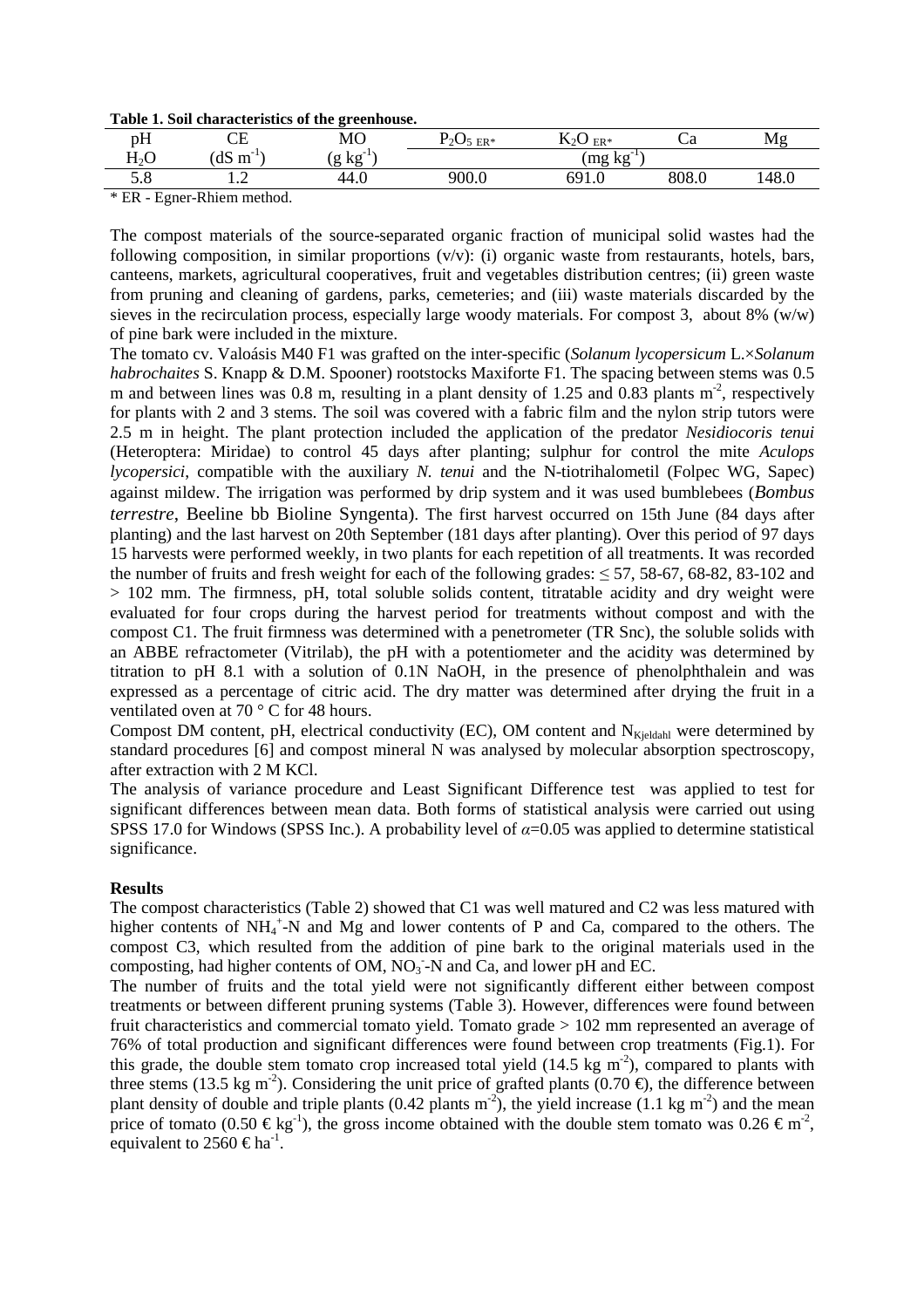**Table 2. Dry matter (DM), organic matter (OM), pH, electrical conductivity (EC), C/N ratio, and contents of NO<sup>3</sup> - -N, NH<sup>4</sup> + -N, mineral N, total N, P, K, Ca and Mg, for the three composts. Mean values ± standard deviations (n=18). Different letters on each line correspond to significant differences between the composts**   $(P < 0.05)$ .

|             |                  | C1               |              | C2              |              | C <sub>3</sub>  |             |
|-------------|------------------|------------------|--------------|-----------------|--------------|-----------------|-------------|
| <b>DM</b>   | $(\% )$          | 82.5±1.49        | a            | $80.8 \pm 1.41$ | a            | 64.7±2.28       | $\mathbf b$ |
| <b>OM</b>   | $(g kg^{-1})$    | 610±11.3         | b            | 640±3.1         | ab           | $682 \pm 2.3$   | a           |
| pH          |                  | $8.7 \pm 0.10$   | a            | $8.7 \pm 0.06$  | a            | $7.6 \pm 0.13$  | $\mathbf b$ |
| EC          | $(dS \, m^{-1})$ | $7.5 \pm 0.30$   | a            | $7.2 \pm 0.35$  | a            | $5.8 \pm 0.28$  | $\mathbf b$ |
| C/N         |                  | 15.4±0.87        | a            | 15.2±0.94       | a            | $13.5 \pm 2.09$ | a           |
| $NO3-N$     | $(mg kg^{-1})$   | 224±116.0        | b            | 204±19.2        | b            | 1100±106.8      | a           |
| $NH_4^+$ -N | $(mg kg^{-1})$   | $1221 \pm 163.5$ | b            | 2008±36.6       | a            | 1276±194.9      | $\mathbf b$ |
| N min       | $(mg kg^{-1})$   | 1446±95.4        | $\mathbf{c}$ | 2213±53.2       | b            | 2375±118.5      | a           |
| $N_{t}$     | $(g kg^{-1})$    | 24.3±1.32        | ab           | $23.5 \pm 1.84$ | b            | $25.1 \pm 1.34$ | a           |
| P           | $(g kg^{-1})$    | $5.6 \pm 0.19$   | a            | $4.9 \pm 0.13$  | b            | $5.5 \pm 0.49$  | a           |
| K           | $(g kg^{-1})$    | $10.3 \pm 0.49$  | b            | $20.2 \pm 5.22$ | a            | $21.2 \pm 0.42$ | a           |
| Ca          | $(g kg^{-1})$    | $42.2 \pm 0.34$  | b            | $37.6 \pm 0.33$ | $\mathbf{C}$ | 72.5±0.48       | a           |
| Mg          | $(g kg-1)$       | $1.4 \pm 0.04$   | $\mathbf c$  | $1.7 \pm 0.06$  | A            | $1.6 \pm 0.05$  | $\mathbf b$ |

**Table 3. Mean of total number of fruits (m-2) and total crop yield (kg m-2) for tomato grown without compost (C0) and with the three composts (C1, C2 e C3)in double and triple stem pruning systems.** 

| Treatments     |                | No of fruits $m-2$ | Yield kg $m^{-2}$ |  |  |
|----------------|----------------|--------------------|-------------------|--|--|
| Composts       | No of stems    |                    |                   |  |  |
| $_{\rm C0}$    | 2              | 81.9               | 17.9              |  |  |
|                | 3              | 79.0               | 16.8              |  |  |
| C <sub>1</sub> | 2              | 82.7               | 18.8              |  |  |
|                | 3              | 83.1               | 17.9              |  |  |
| C <sub>2</sub> | $\overline{2}$ | 84.0               | 20.2              |  |  |
|                | 3              | 85.4               | 19.0              |  |  |
| C <sub>3</sub> | $\overline{2}$ | 87.3               | 19.0              |  |  |
|                | 3              | 81.3               | 18.5              |  |  |
| <b>LSD</b>     |                | 17.4               | 4.8               |  |  |

Fruit DM content (4.8%) was similar for all treatments and tomato nutrient content was also not significantly different either between compost treatments (C0 and C1) or between different pruning systems (Table 4). The content of soluble solids (mean 3.5° Brix) and pH (mean 4.0), were similar between crop treatments. However, the fruit firmness of crops grown without organic fertilization and with 3 stems (1.8 kg) was lower than the firmness of the fruits grown with C1 (mean 2.1 kg) and the acidity was lower in tomatoes grown with C1 and conducted in 2 stems (0.51 g 100g) compared to fruits grown without compost application (mean 0.61 g 100g).

## **Conclusion and perspectives**

Nutrient availability from composts did not significantly increase tomato yield, probably due to the high soil fertility of the greenhouse. However, fruit quality was improved with compost application, producing firmer fruits and with lower total acidity. The benefit of higher yield (fruit grade > 102 mm) in the double-stem tomato crop offset the increased cost of the plants needed, compared to three-stem crop.

Perspectives include the evaluation of sustainable fertilization strategies with organic fertilizers in greenhouse horticulture, as emissions of nutrients and its footprint should be reduced and evaluation of vegetable grafting to improve yield and fruit quality under biotic and abiotic stress conditions.